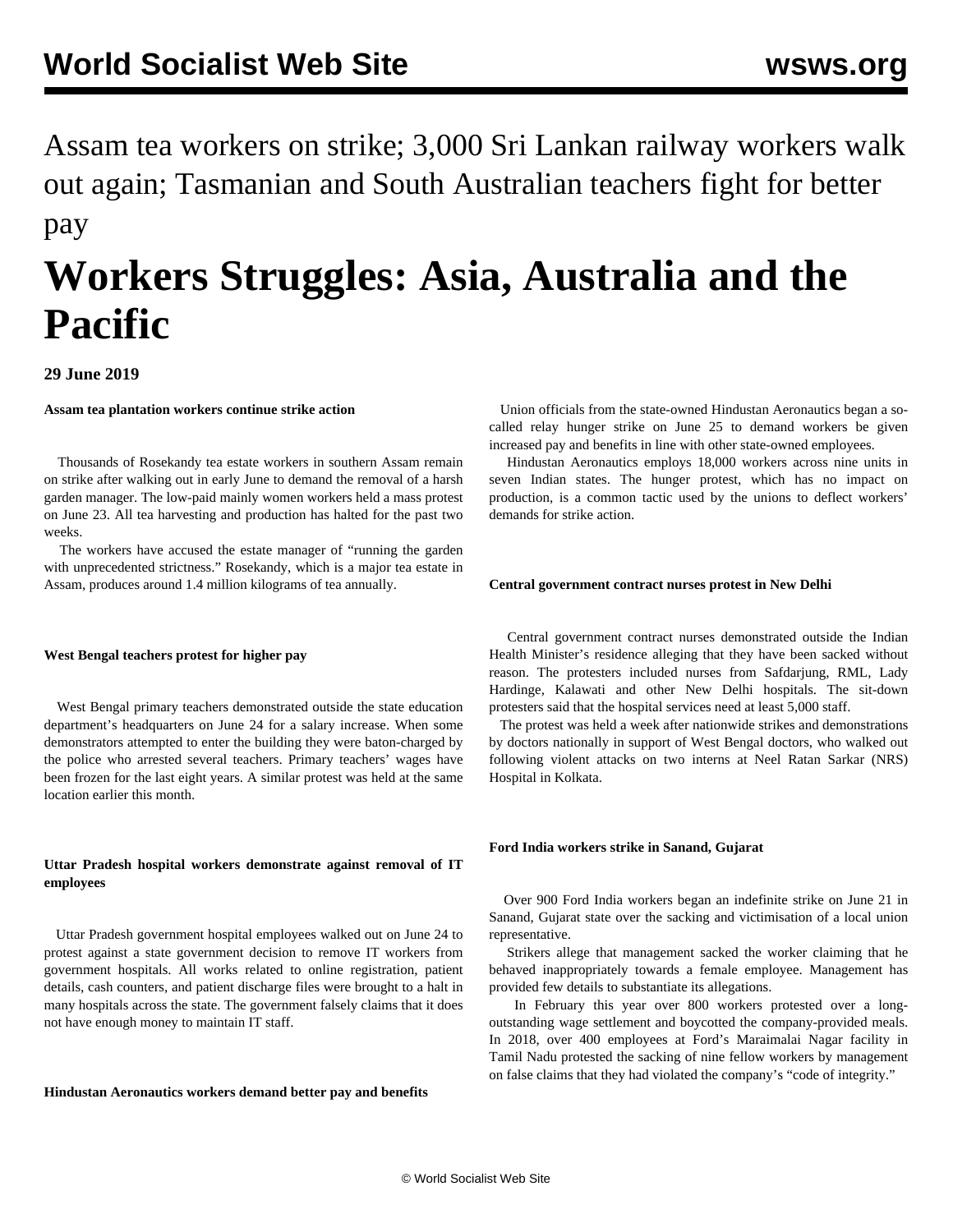Doctors at the government-run Abbassi Shaheed Hospital in Karachi stopped work at the outpatient department and demonstrated outside the medical superintendent's office on June 21 to demand the payment of up to 10 months' wages and benefits. The payments are due to over 300 doctors, post-graduate trainees and house officers.

 Hospital administration responded by firing 10 of the protesters. The doctors responded by resigning en masse. The protest was shut down by the Young Doctors Association after the administration promised to solve the issue by August 12.

 The Karachi mayor and the Karachi Metropolitan Corporation, which is responsible for the hospital, had previously agreed to pay the dues by April 1 following similar protests in March but reneged on the promise. The doctors have said they will resume their protests if the issue is not resolved in August.

#### **Bidi workers protest across Bangladesh**

 Thousands of bidi (local cigarette) workers demonstrated in Bangladesh on Sunday over increased duties in the industry for the fiscal year 2019-20.The workers are members of the Bangladesh Bidi Sramik **Federation** 

 Some workers staged a human chain outside the National Board of Revenue (NBR), in Dhaka and later submitted a memo to the NBR chairman.

 This year's budget will impose major taxes on bidi cigarettes and further impoverish the more than two million workers employed in the industry.

#### **Bangladesh private primary school teachers and workers protest**

 Teachers and workers at non-government primary schools demonstrated across the country on Wednesday to demand the government nationalise their schools and employ them in line with official Monthly Pay Order.

 The action, which includes an ongoing protest outside the National Press Club in the capital Dhaka, was organised by the Bangladesh Non-Government Primary Teachers' Association. Union officials said that they would consider a protest hunger strike if the government does not grant their demands.

#### **Railway workers strike over salary anomalies**

 Around 3,000 Sri Lankan railway workers including station masters, examiners, drivers, controllers and guards are continuing industrial action this week following a two-day strike which began on June 20 and brought the entire rail system to a halt. An alliance of railway trade unions called the strike to demand an increase in salary scales.

 Two-day national strikes will be held weekly, starting midnight every Thursday until workers' demands are met. The government has announced that it will invoke the essential services law and has begun hiring retired railway drivers and other strike-breakers.

#### **EVA Airline flight attendant remain on strike**

 Flight attendants at Taiwan's second largest carrier are continuing an indefinite strike that began on June 20. Grievances from EVA staff include low pay and long working hours on flight journeys, with shifts in excess of 12 hours.

 As of Wednesday, the stoppage had resulted in \$43.2 million in lost revenue, and the cancellation of 295 flights. EVA has already announced that it will cancel 369 more flights from next week as the strike continues.

 The union representing the cabin crew made several concessions on Thursday, in a bid to restart negotiations with the company. The company has filed legal action against the union, with a \$NT34 million lawsuit alleging that the stoppage is an "illegal strike."

## **Tasmania's public school teachers reject union pay deal**

 Public school teachers in Tasmania have rejected their union's recommendation to accept the state Liberal government's latest pay offer. The Australian Education Union (AEU) endorsed the proposed one-year enterprise agreement (EA) that included a 2.1 percent pay increase in return for changes in conditions.

 Teachers said that under the proposed offer, relief teachers' loading would be cut by more than 50 percent. Teachers threatened to put a motion of no confidence in the union executive if it did not reverse its position.

 The Liberal state government has been in dispute with public sector employees for over a year since it applied a 2.1 percent cap on all pay increases for government employees. On Tuesday, prison workers walked off the job and education department cleaners and grounds keepers downed tools.

 In an attempt to head off the escalating industrial action, Tasmanian Premier Will Hodgman announced this week that he will attempt to have the dispute dealt with in the Tasmanian Industrial Commission. Anxious to do a deal with the government, the Community and Public Sector Union (CPSU) said it would consider the proposal. The Australian Nursing and Midwifery Federation (ANMF) is currently pushing a sell-out deal in line with the government wage cap.

#### **South Australian public school teachers vote to strike**

 South Australia's public school teachers have voted to walk off the job on Monday in their dispute with the state Liberal government for a new enterprise agreement. AEU members will protest outside parliament in Adelaide and in regional centres. Their action follows a strike in November over the issue which involved 28,000 teachers from 900 schools.

 The teachers have not had a pay rise since June 2017. The union wants a 3.5 percent interim wage increase to bring teachers in line with other Australian states, followed by annual increases up to 2022. The government has offered only 2.35 percent annual pay increases and rejected teachers' demands for reduced class sizes, improved resources for special-needs children, greater incentives for teachers to work in rural